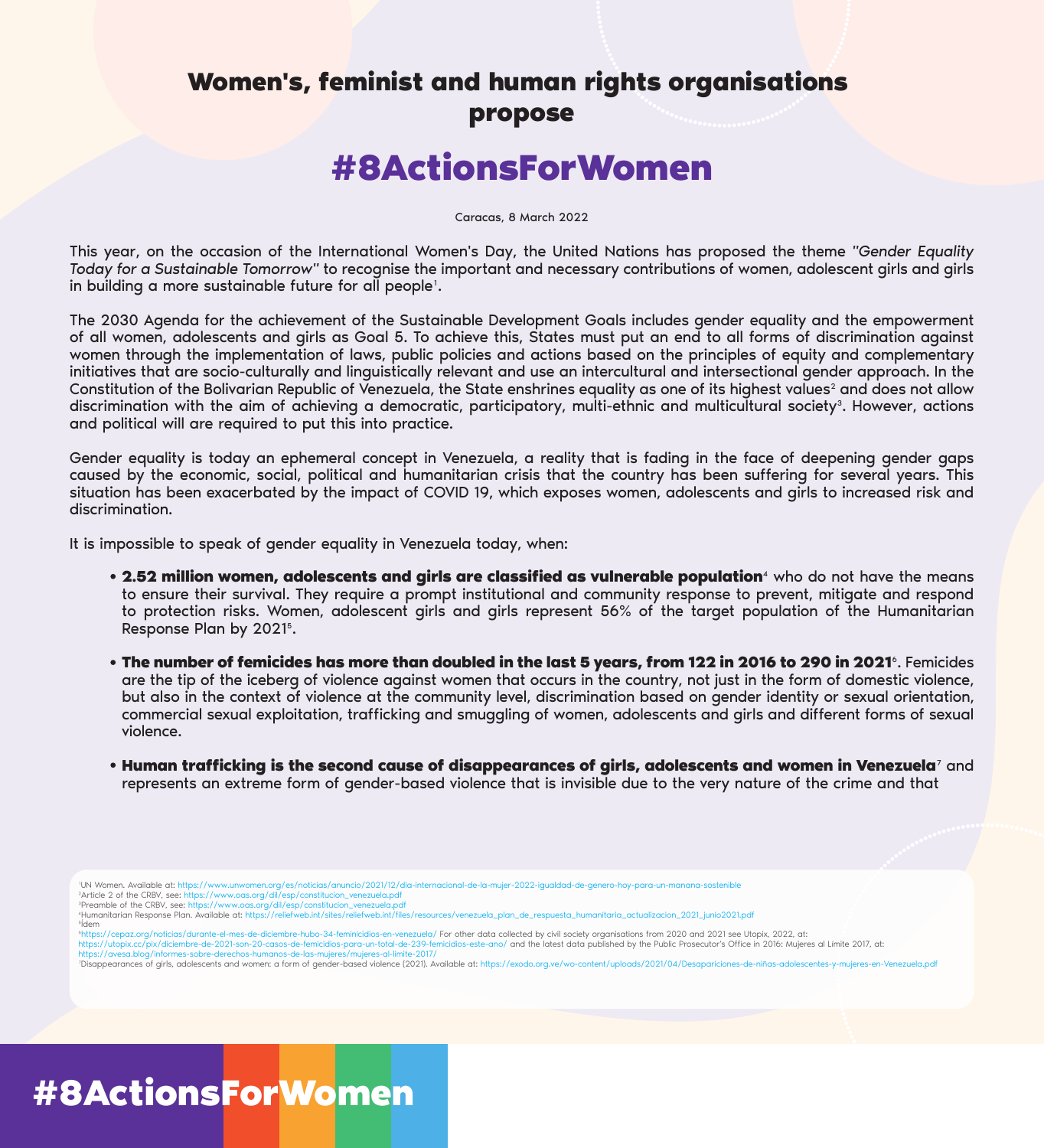disproportionately affects the female population<sup>8</sup>. The United Nations Office on Drugs and Crime confirms that there is a correlation between the contraction of the gross domestic product (GDP) and the increase in trafficking flows originating in Venezuela to countries in South America, Central America and Western, Southern, Central and South-eastern Europe. In the first half of 2021, only 147 Venezuelan women<sup>9</sup> who were victims of trafficking were reported to have been rescued.

- Access to justice for women who have suffered from violence is not guaranteed. **91.5% of complaints of violence**  against women in the country are archived or dismissed<sup>10</sup>. The number of reports of violence against women has also decreased drastically in the last 6 years<sup>11</sup>. This is due to failures with the reception of complaints and women's mistrust of the institutional justice system, which is incapable of providing security, protection, effective legal protection and reparation.
- Violence against women violates fundamental individual and collective rights. For example, **97.7% of women with disabilities have been victims of physical violence while 79.5% have suffered sexual violence**, generating negative consequences in their personal lives<sup>12</sup> and affecting their individual rights. Among indigenous communities, where women are the guarantors of life, existence and permanence of the original cultures, holders of ancestral knowledge and transmitters of values, principles and mother tongues, violence against this population affects them personally, represents a threat to their cultural continuity and hinders the conservation and protection of mother earth and life on the planet.
- Indigenous women in Venezuela do not have the special protection they require due to the intersectionality of different forms of vulnerability: because they are women; because they are indigenous; because they live in poverty; and because of their cosmovision. Their human rights are not guaranteed, specifically the right to a dignified life, to a life free of violence, to food and to health. **10 out of 100 indigenous women live with HIV and do not have medicines to care for endemic diseases and reduce mortality rate**13. Obstetric violence and spiritual violence are increasing among this population, which is losing its ancestral customs. Commercial sexual exploitation is a serious reality in the states of Bolivar, Amazonas and Delta Amacuro, where the stereotype of the sexual inferiority of women prevails. They also experience political violence.
- Venezuela does not have gender identity or sexual orientation laws that provide protection for LBTIQ+ women, nor comprehensive laws that enable women survivors to defend themselves against discrimination or access justice for hate crimes motivated by sexual orientation or gender identity.
- Venezuelan women's right to health is violated because they do not have access to information, prevention, diagnosis and timely treatment programs for chronic health conditions such as cancer, hypertension and HIV.
- **Women workers are often paid 17.7% less than men to the same job**. They face challenges with obtaining employment because of their status as women and possible motherhood and they do not enjoy harassment-free workplaces<sup>14</sup>.
- Women from low-income sectors and the most vulnerable populations suffer from time poverty in addition to economic poverty. **These women spend between 13 and 16 hours a day on care work and have no time for paid employment**15. The utility services, energy and transportation crises in the country make this burden of care even heavier. Women who accompany their children in public hospitals do unpaid work and cannot access any support from

<sup>8</sup>Public Prosecutor's Office, data provided by the General Directorate for Crime Prevention in: Recommendations for a public policy for the identification and accompaniment of victims (2019). available at: https://exodo.org.ve/wp-content/uploads/2021/04/Desapariciones-de-ninas-adolescentes-y-mujeres-en-Venezuela.pdf

11In 2014, the number of complaints received by the Public Prosecutor's Office for violence against women was 70,812 (see Mujeres al Límite 2017, at:

https://avesa.blog/informes-sobre-derechos-humanos-de-las-mujeres/mujeres-al-limite-2017/) while in 2022, according to information from the Attorney General of the Republic, this figure was 27,007. See:

https://avesawordpress.files.wordpress.com/2021/12/venezolanas\_emergencia\_2021.pdf) 12See: http://www.diarioeltiempo.com.ve/noticias/las-mujeres-con-discapacidad-son-mas-vulnerables-padecer-violencia-de-genero#

<sup>13</sup>Based on data published by the Observatorio de Ecología Política de Venezuela.<br><sup>14</sup>ENCOVI 2021. See https://www.cinco8.com/perspectivas/como-la-brecha-salarial-de-genero-afecta-a-las-venezolanas/ 14ENCOVI 2021. See https://www.cinco8.com/perspecti

15Op. Cit.

<sup>9</sup>See: https://rednaranja.com.ve/activismo/mulier-presenta-su-informe-libresyseguras-sobre-venezolanas-rescatadas-de-redes-de-trata-de-personas-en-el-2020/

<sup>&</sup>lt;sup>0</sup>According to data presented by the Attorney General of the Republic for 2020, of the total number of complaints received for violence against women (27,007) only 8.5% were brought before the courts (2,297), See: Report "Venezolanas en Emergencia". (2021). Available at: https://avesawordpress.files.wordpress.com/2021/12/venezola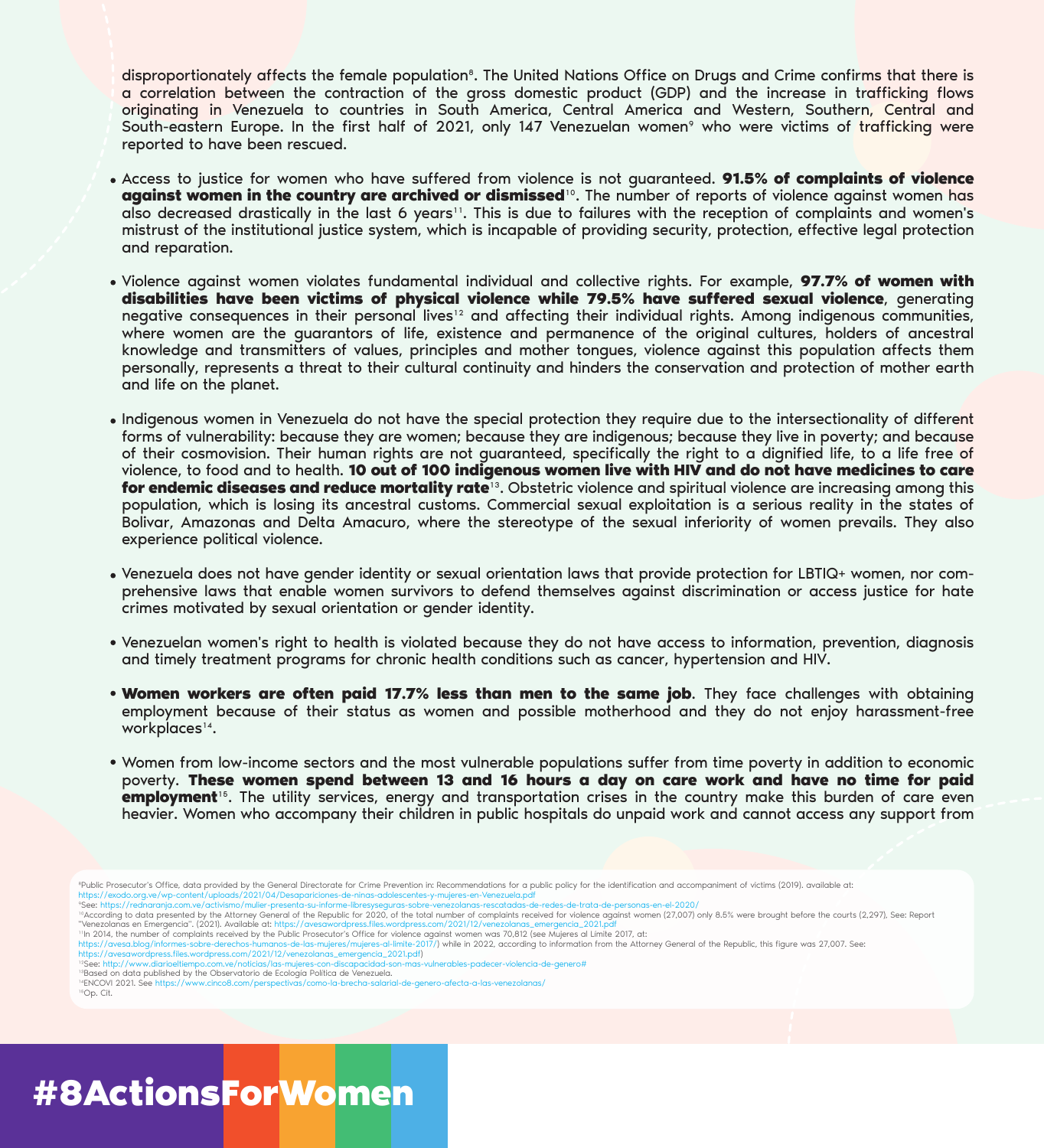the Venezuelan State<sup>16</sup>. They are not recognised for their work as non-professional carers, an activity that represents a significant saving for the health system. There are no public care policies in the country. Care work overload for women multiply the feminisation of poverty and makes them more vulnerable to violence.

- **Venezuelan public education is in crisis. There is a shortage of teachers mostly women estimated at 24.9%, and of this total, 40% is due to forced migration**17. Student dropout rates at elementary and middle school levels have reached 15% in the last three years<sup>18</sup>. In addition, there has been a generalised deterioration in services (water, electricity, internet) and infrastructure<sup>19</sup>, an increase in barriers in terms of obtaining educational materials and difficulties with accessing the schools themselves due to the transport crisis. The extreme poverty of the population<sup>20</sup> and the significant technological gaps limit access to e-learning<sup>21</sup>. All of these factors have negative consequences on the educational process, general wellbeing and mental health of children and adolescents. In the case of girls and adolescents, additional barriers exist related to care burdens and menstrual poverty.
- Women's sexual and reproductive rights are violated in Venezuela. **Less than half of women aged 15-49**22 **and just 37.9% of sexually active adolescents use contraceptive methods**23. The low prevalence rate is due to lack of access to contraceptives as **more than 50% of women cannot afford to buy them due to their high cost**. This results in unwanted pregnancies, high-risk adolescent pregnancies, unsafe abortions and ultimately a loss of physical autonomy for women.

Given this critical situation, it is necessary to carry out #8ActionsForWomen in order to guarantee the human rights and comprehensive and effective protection of Venezuelan women, girls and adolescents. Specifically, , we call for:

#### **Donors, UN agencies and international humanitarian organisations:**

- Ensure that 100% of the actions of the humanitarian response and development programs use a **participatory and 1. survivor-centred approach** in which women, girls and adolescents have leading roles to finding their own solutions to the situations of violence. They should lead their own integral development (economic, psychological, social and political participation) and that of their families and communities. This will help women access livelihoods and promote their economic independence and autonomy.
- 2. Ensure that there is adequate gender mainstreaming<sup>24</sup> in humanitarian responses; that all actions are aimed at **reducing gender gaps and do not reinforce gender or sexist stereotypes**. These measures will contribute to making gender equality possible.
- Demand that all actions and programs use an **intersectional**25**, culturally diverse and multi-ethnic approach to 3. avoid generating intra-gender gaps** and guarantee a real and effective response to groups of women with different vulnerabilities including women from indigenous communities, women with disabilities, women with HIV, elderly women, lesbians, trans women, rural women, women caregivers, women who are deprived of their liberty and others.
- Urge the Venezuelan State to **update, produce and publish statistics that facilitate the design of public policies 4. for the eradication of violence** and promote the design of programs and systems for gathering, documenting and analysing data regarding the different realities and problems that affect girls, adolescents and women. In addition, demand that the Venezuelan State establish mechanisms or synergies for the integration, collaboration and active participation of women, feminist, social and community organisations and human rights defenders from Venezuelan civil society.

- <sup>16</sup>More information at: https://www.lavidadenos.com/lasvocesdeljm/category/madres/<br><sup>17</sup>Assessment of Basic Education in Venezuela: Final Report September 2021. See: https://eneed-venezuela.org/wp-content/uploads/VNZ\_Educa
- 
- 
- 

<sup>20</sup>Based on information provided by the Unidad Democrática del Sector Educativo, (UDSE), which it described as an "educational catastrophe".<br><sup>21</sup>Teaching strategy used as part of COVID-19 containment measures.<br><sup>72</sup>Study c

economic and social spheres. This ensures that women and men can equally benefit and inequality is not perpetuated. The ultimate goal of gender mainstreaming is to achieve gender equality (ECOSOC, 1997). The state of perso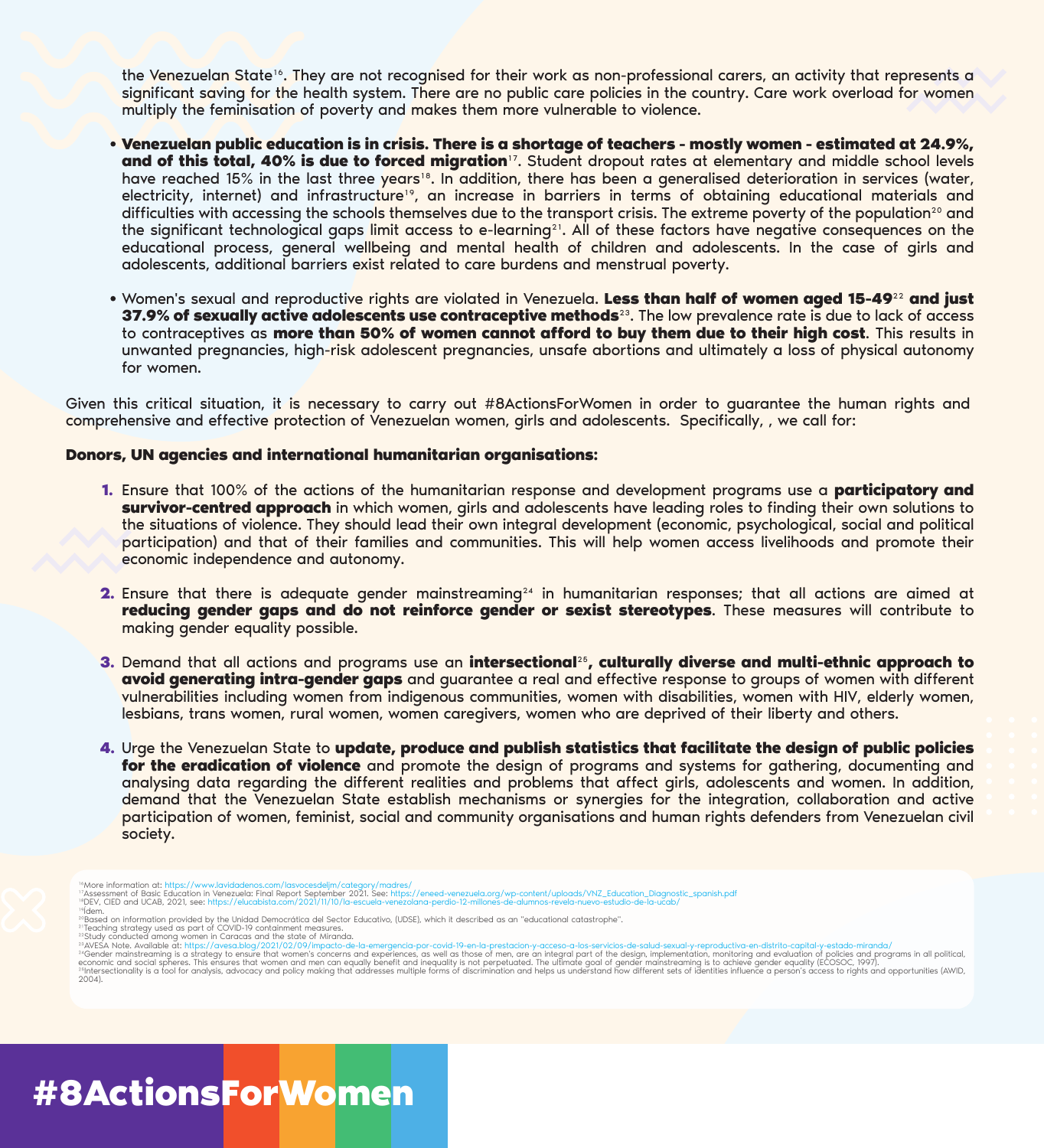- **Strengthen women's, feminist, community and human rights organisations working on women's, girls' and 5. adolescents' issues and protect the physical and personal safety of women defenders and feminists**. It is urgent to avoid using local organisations as sub-contractors. Women-led and/or women's rights organisations are among the most valuable resources of the humanitarian response that provide assistance to communities because: a) they are on the front line of the response; b) they have the best knowledge of women's needs and remain in the territory, even when international organisations move on to the next crisis; c) they often have a comprehensive and long-term approach that goes beyond the short-term humanitarian assistance model. We request that the Humanitarian Coordinator leads a contingency and risk mitigation plan for local organisations, specifically women's rights organisations. The detentions, abuses, raids and property seizures that different local organisations have experienced erode humanitarian spaces and put their work, freedom and personal safety at risk.
- **Establish gender-responsive budgets that guarantee resources for women's and feminist organisations and 6.establish effective mechanisms of transparency and accountability**. In accordance with the international commitments of "localisation" that have been signed by international organisations and UN agencies, such as the "Grand Bargain" and "Charter for Change", budgets should allocate 25% of funding directly to local organisations.

#### **To Venezuelan institutions:**

- Ensure the **creation of a mechanism for the democratic participation of women's civil society organisations in 7. the National Commission for the Fulfilment of Women's Right to a Life Free of Violence**, an institution that was recently created as part of the reform of the Organic Law on Women's Right to a Life Free of Violence in December 2021.
- **Strengthen the capacities and tools of public servants and all of the institutions that are part of the 8. Specialised System for the Administration of Justice of Crimes of Violence against Women** to guarantee effective access to justice for girls, adolescent girls and women in Venezuela, and to enable the monitoring and control of the protection and security measures decreed by the relevant authorities, thereby guaranteeing comprehensive reparations.